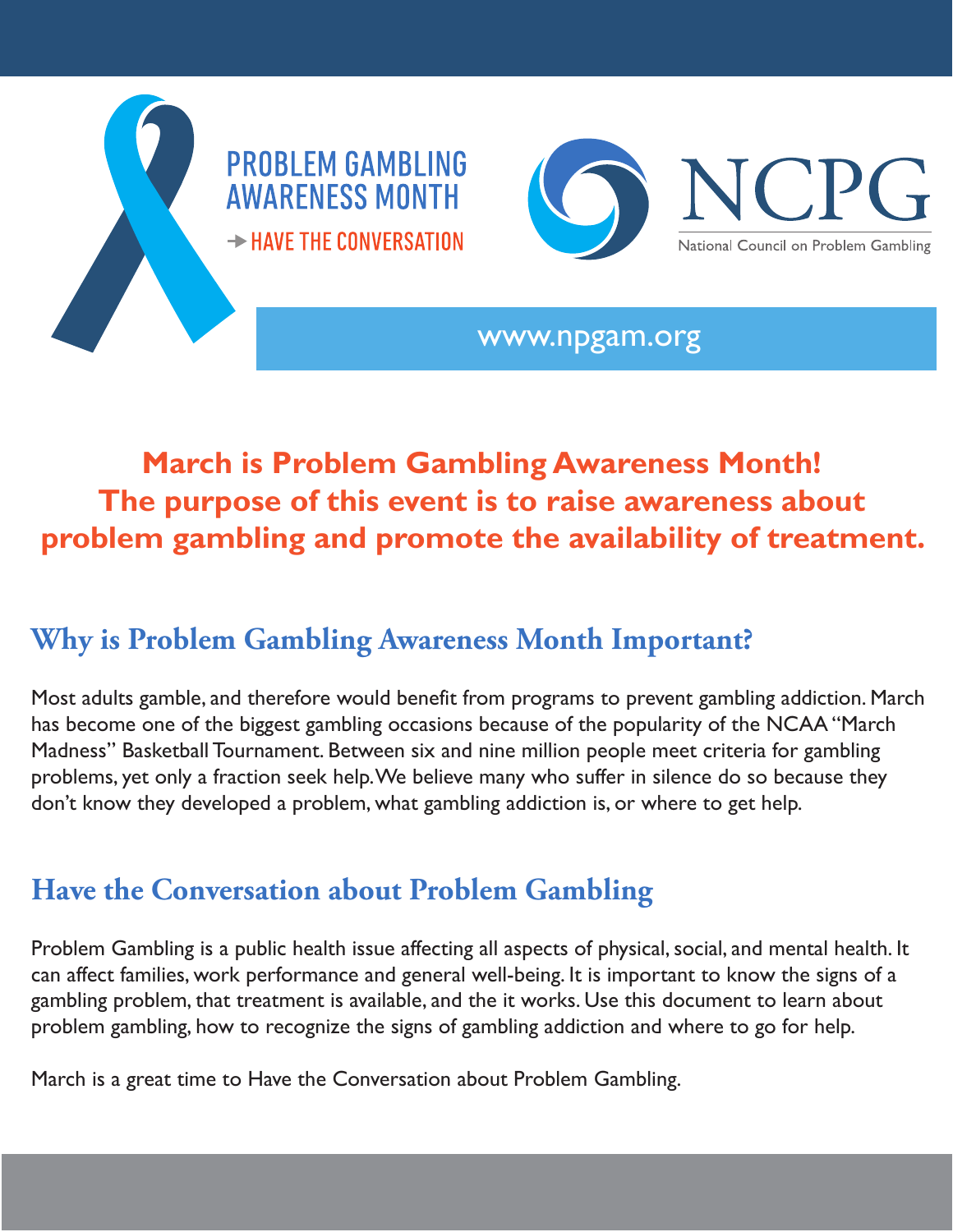# **Problem Gambling – General Overview**

### **What is gambling? What is problem gambling?**

- Gambling is defined as risking something of value on an unknown outcome that depends on chance or skill.
- Gambling becomes a problem when it affects any major area of life.
- Problem gambling is characterized by the inability to resist the impulse to gamble, even when there are negative consequences.
- Loss of control is at the heart of problem gambling.
- The DSM-5 classifies gambling disorder as a behavioral addiction. It is similar to substance-related disorders in many ways.

#### **How do I know if a loved one has a gambling problem?**

Problem gambling is known as a hidden addiction. There is no physical test that indicates gambling behavior, but there some signs to look for:

- Frequently borrowing money to gamble.
- Gambling to escape boredom, pain or loneliness.
- Lying to loved ones about gambling.
- Trying to win back money lost.
- Preoccupation with gambling.
- Loss of interest in other activities.
- Argumentative and defensive about gambling behavior.
- Unexplained absence for long periods of time.
- Going without basic needs in order to gamble.

### **Who is at risk for a gambling problem?**

- Problem gambling does not discriminate based on age, gender, religion, social status or education. Anyone can develop a gambling problem.
- Gambling problems may develop with any form of gambling activity.
- Groups at high risk include seniors, adolescents, college students, athletes, veterans, and racial and ethnic minorities, including Asian-Americans.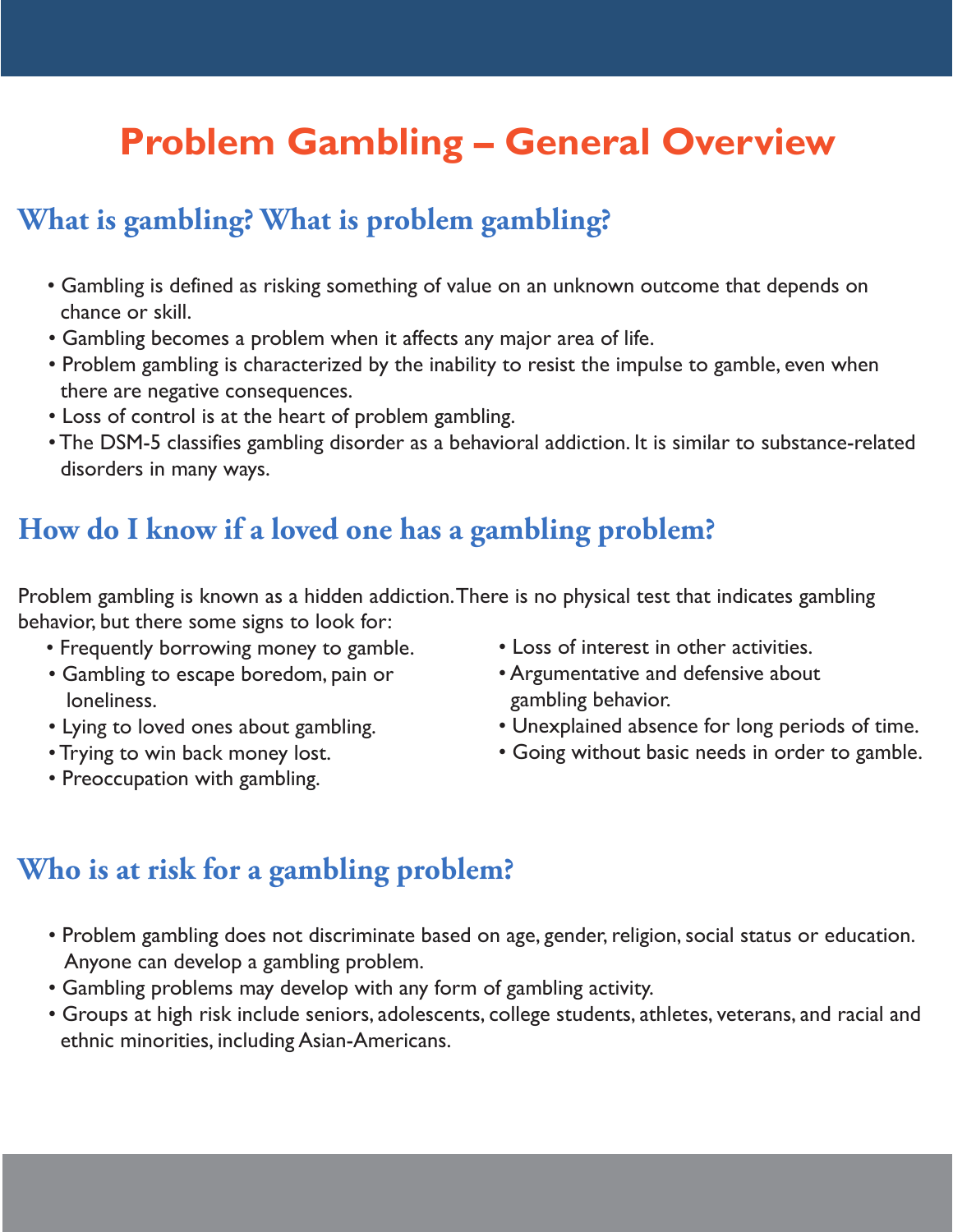## **Impact of Problem Gambling**

## **Why do I need to know about problem gambling?**

- Although most people gamble for fun and recreation, some can develop a problem that can lead to severe negative consequences.
- Gambling addiction affects 6-9 million Americans (2-3% of population).
- Anyone who gambles can develop problems if not aware of the risks.
- Gambling is more readily available in the U.S. than at any point in our history; 48 states allow some form of gambling.

#### **How does problem gambling impact me?**

- It is estimated that 8-10 people are affected by one individual's gambling problem.
- If you gamble it is important to recognize that what was once fun and recreation can become a serious issue.
- Your awareness may help a loved one seek the necessary help.
- Problem gambling is a public health issue that impacts relationships, families, businesses and communities.

#### **What are the consequences of a gambling addiction?**

- If untreated, gambling addiction can lead to serious health issues including suicide, co-occurring disorders, domestic violence, and work issues.
- Children of a person with a gambling problem show higher rates of gambling disorder and higher levels of tobacco, alcohol, drug use and overeating than children of people without gambling problems.
- It can ruin relationships and families.
- It can cause financial devastation.
- It can result in depression and other mental health concerns.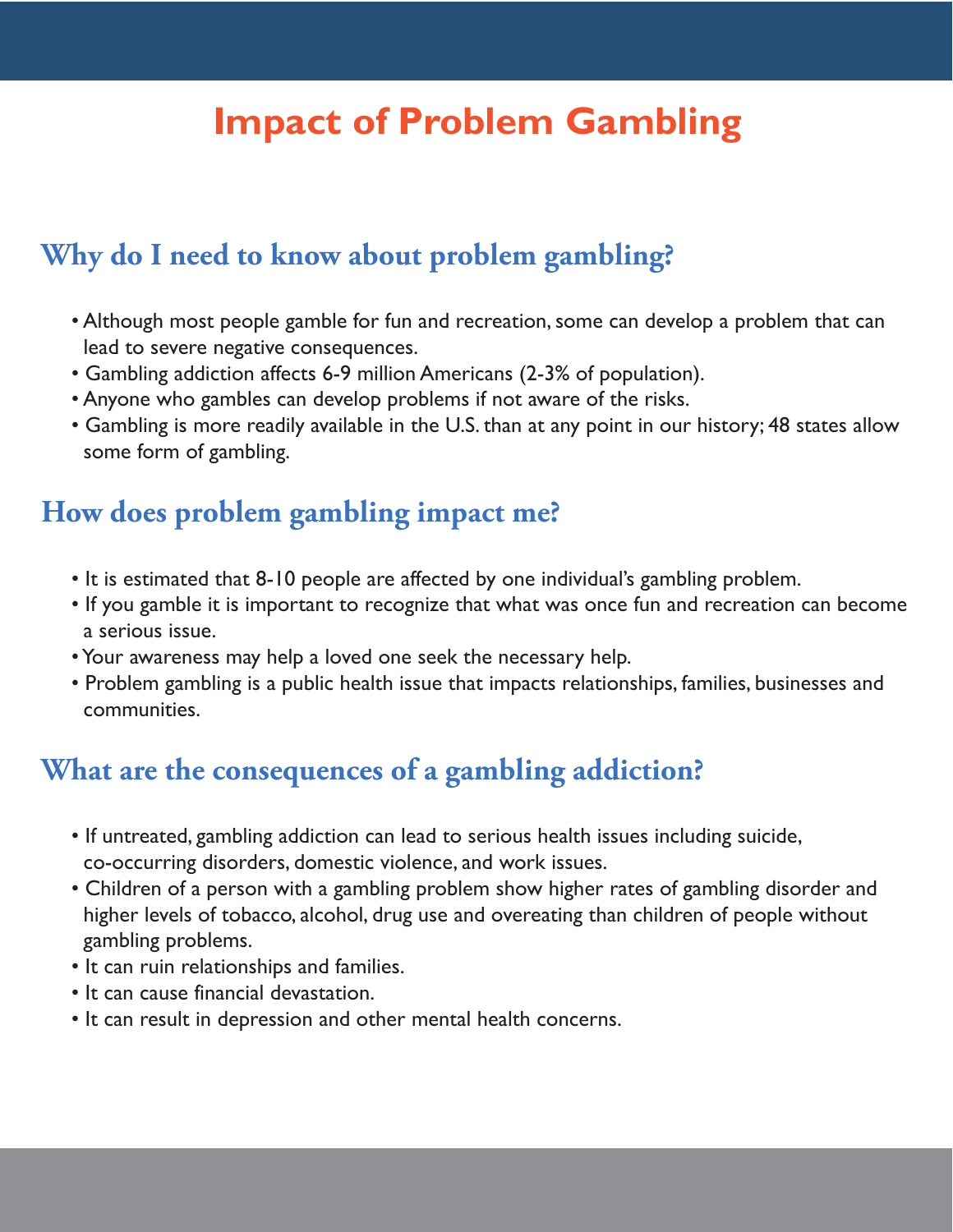## **Help and Hope**

#### **What is a helpline and what does it do?**

- Most states have established confidential toll-free helplines to help problem gamblers and their families obtain information about counseling, Gamblers Anonymous and other supportive resources.
- A helpline gives a caller an opportunity to share what is on his mind and be heard by someone who cares and can listen in a non-judgemental fashion.
- A helpline provides assistance, information and referrals.

### **How can a trained counselor help someone with a gambling problem?**

- Certified professionals are trained to understand and treat the unique circumstances and experiences of problem gamblers.
- A counselor can help the gambler sort out options when coping with difficulties.
- A professional can offer hope and present evidence that change is possible.
- A counselor's office is a safe place for discussion of uncomfortable thoughts such as suicide.
- A counselor is aware of specialized levels of treatment and alter native therapies.

#### **What is Gamblers Anonymous and why is it beneficial?**

- Gamblers Anonymous is a confidential fellowship of men and women from diverse social, economic, racial and religious back grounds, who meet to share their experiences, strength and hope as it relates to stopping gambling and living a happy and productive life.
- Gamblers Anonymous is based on 12 guiding principles and 12 steps of recovery.